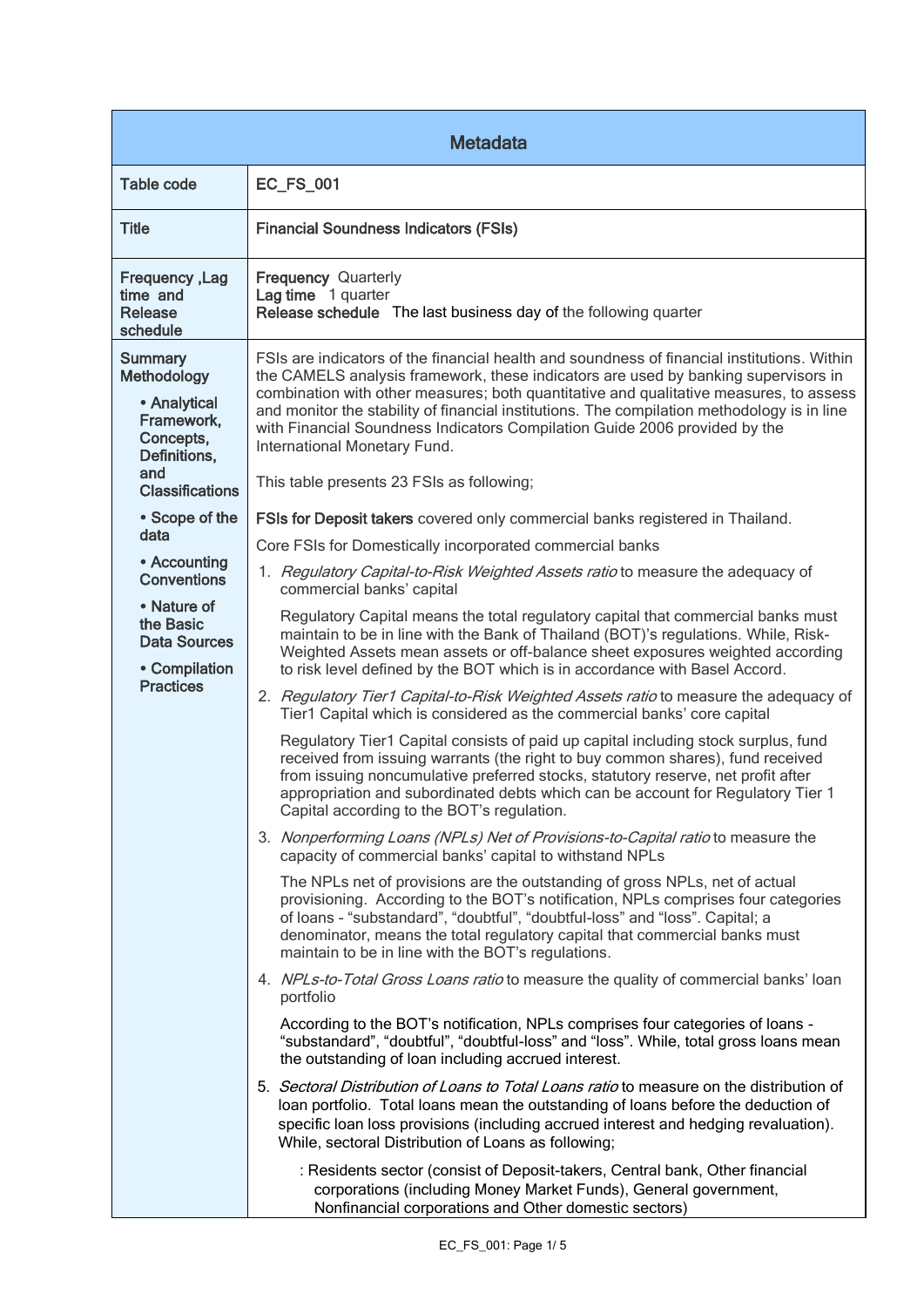| <b>Metadata</b> |                                                                                                                                                                                                                                                                                                                                                                                                                                                                                                                              |  |
|-----------------|------------------------------------------------------------------------------------------------------------------------------------------------------------------------------------------------------------------------------------------------------------------------------------------------------------------------------------------------------------------------------------------------------------------------------------------------------------------------------------------------------------------------------|--|
|                 | : Non-residents sector                                                                                                                                                                                                                                                                                                                                                                                                                                                                                                       |  |
|                 | 6. Return on Assets ratio (ROA) to measure commercial banks' efficiency in using their<br>assets                                                                                                                                                                                                                                                                                                                                                                                                                             |  |
|                 | ROA is calculated by dividing income before extraordinary items and taxes by the<br>average value of total assets over the same period.                                                                                                                                                                                                                                                                                                                                                                                      |  |
|                 | 7. Return on Equity ratio (ROE) to measure commercial banks' efficiency in using their<br>capital                                                                                                                                                                                                                                                                                                                                                                                                                            |  |
|                 | ROE is calculated by dividing income before extraordinary items and taxes by the<br>average value of total capital and reserves over the same period.                                                                                                                                                                                                                                                                                                                                                                        |  |
|                 | 8. Interest Margin to Gross Income ratio to measure profitability of commercial banks<br>by the relative share of net interest earnings within gross income                                                                                                                                                                                                                                                                                                                                                                  |  |
|                 | Interest margin is net interest income. Interest income does not include the accrued<br>interest on nonperforming loans. Fees and commissions receivable, which are<br>directly related to loans that earn interest, are included in interest income. While,<br>gross income consists of net interest income and other gross income. Other gross<br>income includes both realized and unrealized gains and losses arising during the<br>reporting period on financial instruments that are measured at market or fair value. |  |
|                 | 9. Non-interest Expenses to Gross Income ratio to measure the size of administrative<br>expenses to gross income                                                                                                                                                                                                                                                                                                                                                                                                             |  |
|                 | Noninterest expenses cover all expenses other than interest expenses, provisions<br>and income tax. While, gross income consists of net interest income and other gross<br>income. Other gross income includes both realized and unrealized gains and losses<br>arising during the reporting period on financial instruments that are measured at<br>market or fair value.                                                                                                                                                   |  |
|                 | 10. Liquid Assets-to-Total Assets ratio to measure commercial banks' liquidity available<br>to meet expected/unexpected demands for cash                                                                                                                                                                                                                                                                                                                                                                                     |  |
|                 | Liquid assets are those assets that can be converted into cash without significant<br>loss. Liquid assets used to calculate this ratio consist of deposits at the Bank of<br>Thailand, Interbank, cash in hand and unencumbered debt securities, subject to the<br>Bank of Thailand's notification.                                                                                                                                                                                                                          |  |
|                 | From 2016, Liquid assets refer to the high-quality liquid assets which are based on<br>the LCR requirement. The high-quality liquid assets shall comprise 2 groups; level 1<br>and level 2 (see:<br>https://www.bot.or.th/Thai/FIPCS/Documents/FPG/2558/ThaiPDF/25580129.pdf for<br>more details (available in Thai only))                                                                                                                                                                                                   |  |
|                 | Total assets consist of nonfinancial assets and financial assets owned by the bank.                                                                                                                                                                                                                                                                                                                                                                                                                                          |  |
|                 | 11. Liquid Assets-to-Short Term Liabilities ratio to measure the commercial banks'<br>capacity to meet a short-term outflow funds                                                                                                                                                                                                                                                                                                                                                                                            |  |
|                 | Short term liabilities consist of deposits, borrowings, debt securities, net market<br>value financial derivatives position and other short-term liabilities are due within 3<br>months.                                                                                                                                                                                                                                                                                                                                     |  |
|                 | From 2016, Liquid assets refer to the high-quality liquid assets which are based on<br>the LCR requirement. The high-quality liquid assets shall comprise 2 groups; level 1<br>and level 2 (see:<br>https://www.bot.or.th/Thai/FIPCS/Documents/FPG/2558/ThaiPDF/25580129.pdf for<br>more details (available in Thai only))                                                                                                                                                                                                   |  |
|                 | Additional FSIs for Domestically incorporated commercial banks                                                                                                                                                                                                                                                                                                                                                                                                                                                               |  |
|                 | 12. Capital-to-Assets ratio to measure the capital adequacy of commercial banks to                                                                                                                                                                                                                                                                                                                                                                                                                                           |  |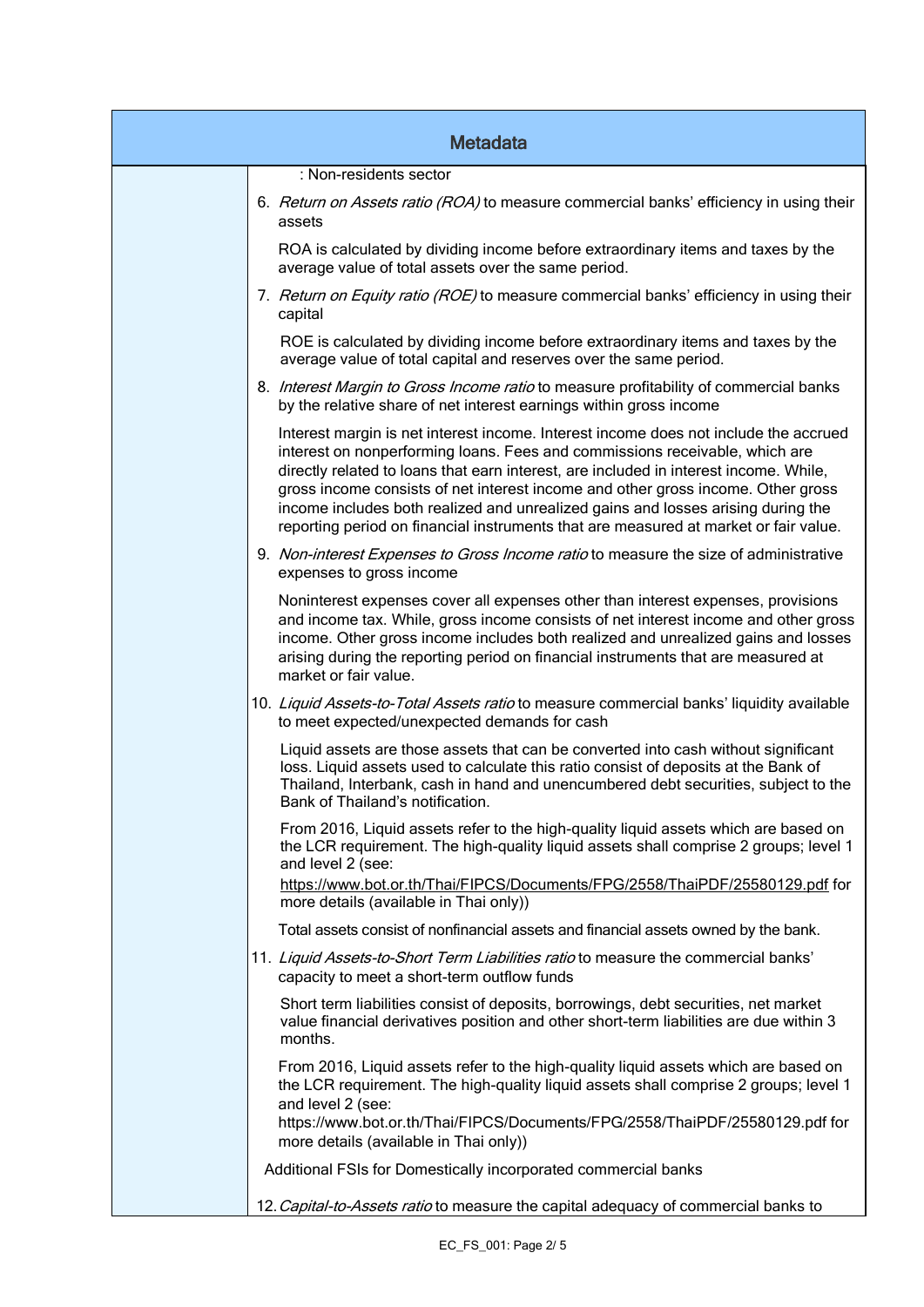| <b>Metadata</b> |                                                                                                                                                                                                                                                                                                                                                                                                                                                                                                                                                                 |  |
|-----------------|-----------------------------------------------------------------------------------------------------------------------------------------------------------------------------------------------------------------------------------------------------------------------------------------------------------------------------------------------------------------------------------------------------------------------------------------------------------------------------------------------------------------------------------------------------------------|--|
|                 | absorb losses                                                                                                                                                                                                                                                                                                                                                                                                                                                                                                                                                   |  |
|                 | This ratio is calculated by dividing regulatory tier1 capital by the total assets.                                                                                                                                                                                                                                                                                                                                                                                                                                                                              |  |
|                 | 13. Gross Asset Position in Financial Derivatives to Capital ratio to measure the<br>exposure of deposit takers' financial derivative positions relative to capital                                                                                                                                                                                                                                                                                                                                                                                             |  |
|                 | Gross Asset Position in Financial Derivatives are derivatives with positive fair value<br>held for trading and derivatives with positive fair value held for hedging, including<br>the embedded derivative which can be separated from the host contract.                                                                                                                                                                                                                                                                                                       |  |
|                 | This ratio is calculated by dividing gross asset position in financial derivatives by the<br>total regulatory capital.                                                                                                                                                                                                                                                                                                                                                                                                                                          |  |
|                 | 14. Gross Liability Position in Financial Derivatives to Capital ratio to measure the<br>exposure of deposit takers' financial derivative negative relative to capital                                                                                                                                                                                                                                                                                                                                                                                          |  |
|                 | Gross Liability Position in Financial Derivatives are derivatives with negative fair<br>value held for trading and derivatives with negative fair value held for hedging,<br>including the embedded derivative which can be separated from the host contract.                                                                                                                                                                                                                                                                                                   |  |
|                 | This ratio is calculated by dividing gross liability position in financial derivatives by<br>the total regulatory capital.                                                                                                                                                                                                                                                                                                                                                                                                                                      |  |
|                 | 15. Trading Income to Total Income to measure the share of deposit takers' income<br>from financial market activities, including currency trading                                                                                                                                                                                                                                                                                                                                                                                                               |  |
|                 | Trading Income are realized gains and losses arising during the reporting period on<br>financial instruments (including forex instruments) that are measured at market or<br>fair value in the balance sheet and only unrealized gains and losses on trading<br>securities are included. While, total income consists of net interest income and<br>other gross income. Other gross income includes both realized and unrealized gains<br>and losses arising during the reporting period on financial instruments that are<br>measured at market or fair value. |  |
|                 | 16. Personnel Expenses to Non-interest Expenses ratio to measure the incidence of<br>personnel costs in total administrative costs                                                                                                                                                                                                                                                                                                                                                                                                                              |  |
|                 | Personnel expenses consist of salaries, wages, overtime, bonuses and pension<br>cost of living, welfare and funds or other financial benefits paid to officers and<br>employees, and so on. While, total income consists of net interest income and other<br>gross income. Other gross income includes both realized and unrealized gains and<br>losses arising during the reporting period on financial instruments that are<br>measured at market or fair value.                                                                                              |  |
|                 | 17. Spread Between Highest and Lowest Interbank Rate (basis points) to measure the<br>cost of funds to deposit takers in the domestic interbank market                                                                                                                                                                                                                                                                                                                                                                                                          |  |
|                 | Spread between highest and lowest interbank rates is calculated as the different<br>between "average highest interbank overnight rates" and "average lowest interbank<br>overnight rates".                                                                                                                                                                                                                                                                                                                                                                      |  |
|                 | Average highest and lowest interbank overnight rates are calculated as the daily<br>average (for one quarter) of highest and lowest interbank overnight rates.                                                                                                                                                                                                                                                                                                                                                                                                  |  |
|                 | 18. Customer Deposits to Total Non-interbank Loans ratio to measure a measure of<br>liquidity                                                                                                                                                                                                                                                                                                                                                                                                                                                                   |  |
|                 | Customer deposits cover all deposits (resident and nonresident) except deposits<br>from deposit takers and other financial corporations. While, total gross loans include<br>accrued interests and hedging revaluation (excluding interbank loans).                                                                                                                                                                                                                                                                                                             |  |
|                 | FSIs for Other Financial Corporations : Additional FSIs for Other Financial Corporations                                                                                                                                                                                                                                                                                                                                                                                                                                                                        |  |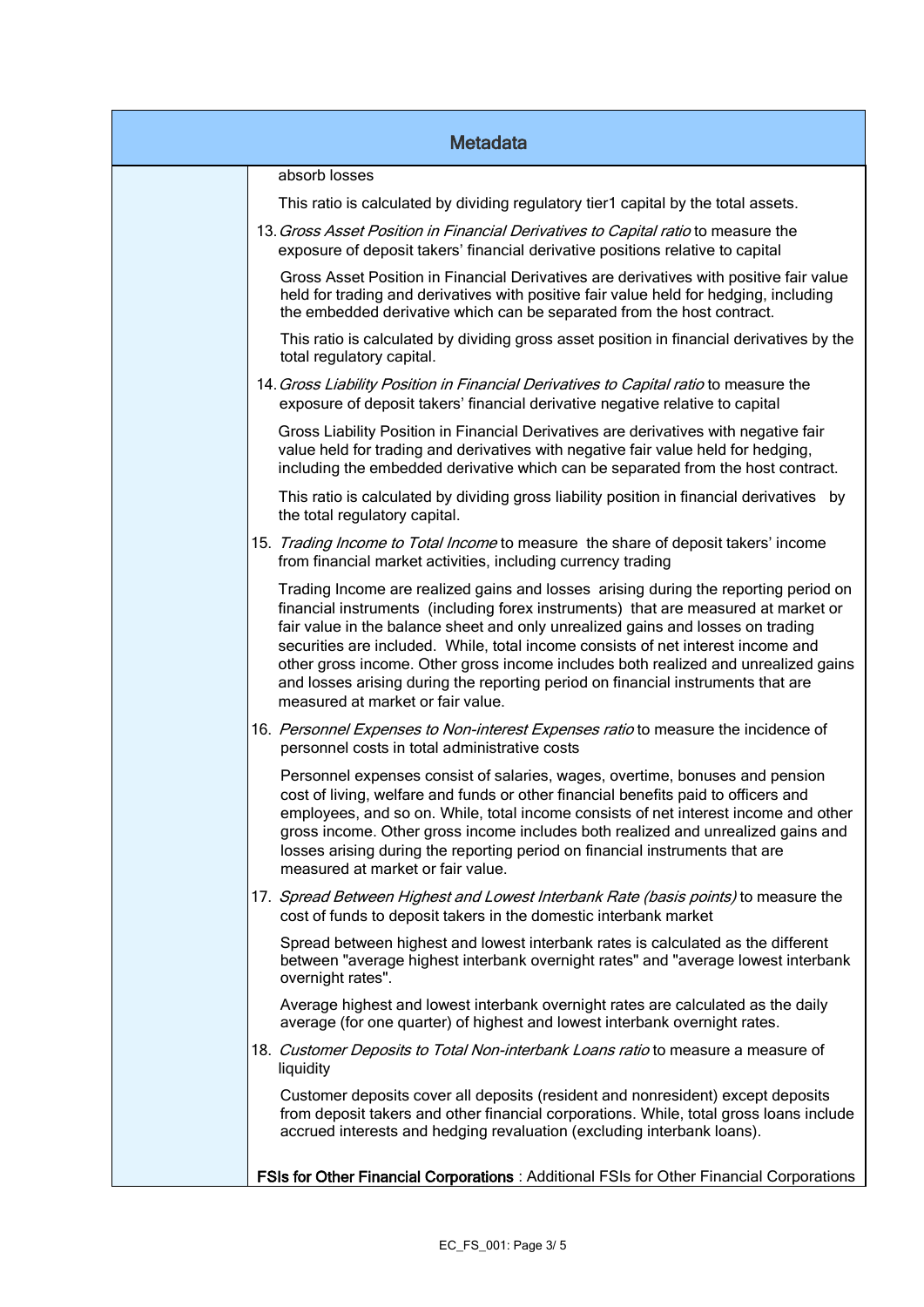| <b>Metadata</b> |                                                                                                                                                                                                                                                                                                         |  |
|-----------------|---------------------------------------------------------------------------------------------------------------------------------------------------------------------------------------------------------------------------------------------------------------------------------------------------------|--|
|                 | 19. Financial Assets to Gross Domestic Product (GDP) ratio to measure the size of the<br>other financial corporations subsector relative to the size of the economy.                                                                                                                                    |  |
|                 | OFCs' consist of insurance companies, pension funds, investment fund (including<br>money market mutual fund), asset management companies, the Secondary<br>mortgage corporation, the thai Credit guarantee corporations and the Financial<br>Institutions Development Fund (FIDF).                      |  |
|                 | OFCs's all financial assets, both tradeable and nontradable asset, consist of<br>currency and deposits, loans, debt securities, shares and other equity, insurance<br>technical reserves, financial derivatives and other assets.                                                                       |  |
|                 | This ratio is calculated by dividing OFCs's all financial assets by GDP.                                                                                                                                                                                                                                |  |
|                 | The technique used to link quarterly data between years is annual overlaps<br>technique. Rolling 4-quarter sum of GDP is the method of calculating GDP by<br>accumulating the sum of gross domestic product at current prices of the past 4<br>quarters, starting from the reference quarter backwards. |  |
|                 | <b>FSIs for Household: Additional FSIs</b>                                                                                                                                                                                                                                                              |  |
|                 | 20. Household Debt to Gross Domestic Product (GDP) ratio to measure the overall level<br>of household indebtedness (commonly related to consumer loans and mortgages)<br>as a share of GDP                                                                                                              |  |
|                 | Household debt consists of overdrafts, general loans, non-negotiable bills and<br>investments in receivables from deposit-taking corporations and other financial<br>corporations. This amount does not include accrued interest receivable.                                                            |  |
|                 | This ratio is calculated by dividing household debt by GDP.                                                                                                                                                                                                                                             |  |
|                 | The technique used to link quarterly data between years is annual overlaps<br>technique. Rolling 4-quarter sum of GDP is the method of calculating GDP by<br>accumulating the sum of gross domestic product at current prices of the past 4<br>quarters, starting from the reference quarter backwards. |  |
|                 | <b>FSIs for Real Estate Markets: Additional FSIs</b>                                                                                                                                                                                                                                                    |  |
|                 | 21. Single-Detached House Index (including Land) compiled by using hedonic<br>regression method (attached link available for more details:<br>http://www2.bot.or.th/statistics/ReportPage.aspx?reportID=680&language=eng)                                                                               |  |
|                 | 22. Residential Real Estate Loans to Total Loans ratio to measure deposit takers'<br>exposure to the residential real estate sector                                                                                                                                                                     |  |
|                 | Residential real estate loans include accrued interests and hedging revaluation (if<br>any), following IFRS 9. While, total loans mean the outstanding of loans before the<br>deduction of specific loan loss provisions (including accrued interest and hedging<br>revaluation).                       |  |
|                 | 23. Commercial Real Estate Loans to Total Loans ratio to measure deposit takers'<br>exposure to the commercial real estate sector                                                                                                                                                                       |  |
|                 | Commercial real estate loans include accrued interests and hedging revaluation (if<br>any), following IFRS 9. While, total loans mean the outstanding of loans before the<br>deduction of specific loan loss provisions (including accrued interest and hedging<br>revaluation).                        |  |
|                 | This data series starts from the Q1/2006 onwards.                                                                                                                                                                                                                                                       |  |